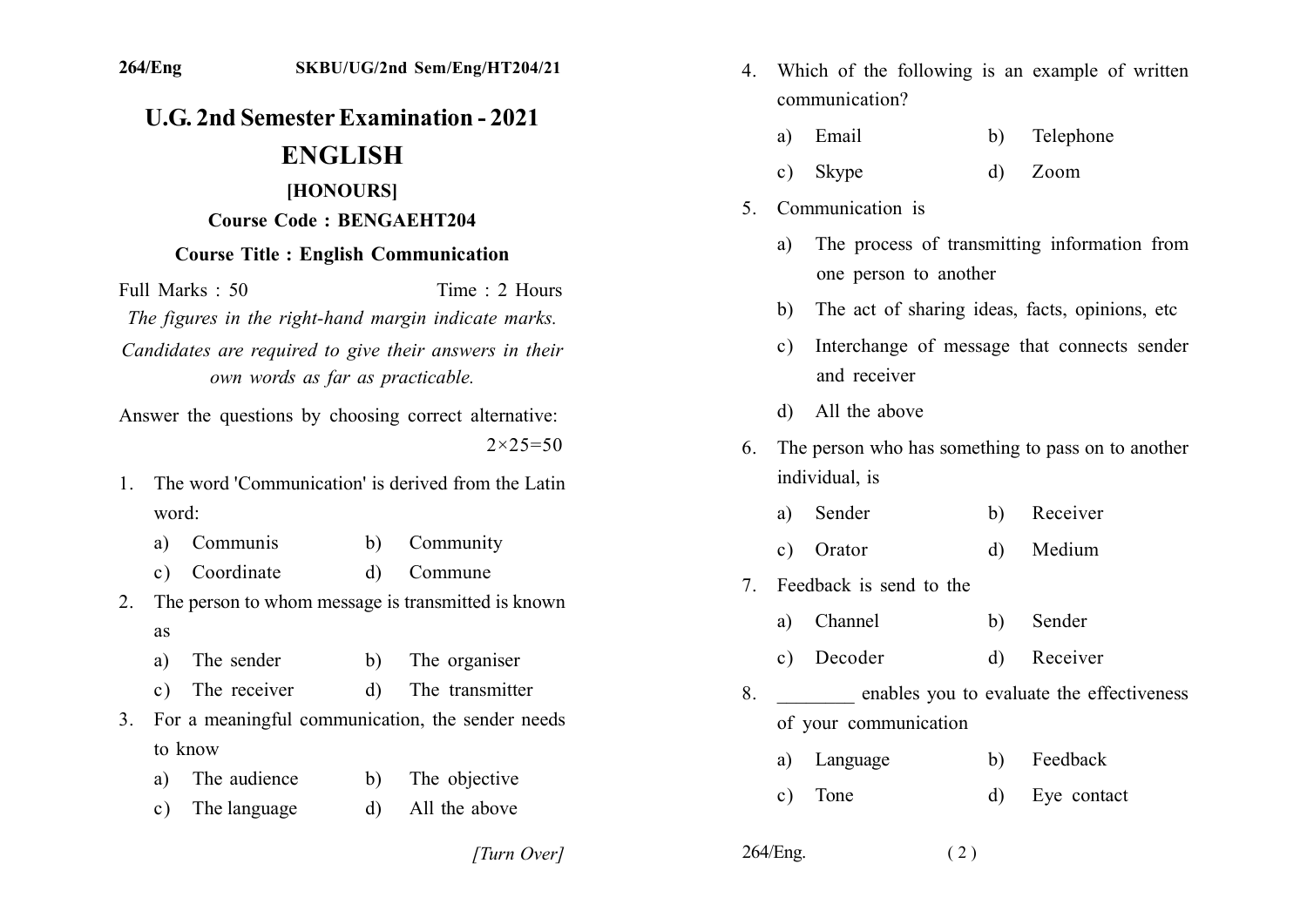- 9. The technique to convert an idea into a message is called
	- Messaging Encoding  $\mathbf{b}$ a)
	- Decoding  $d)$ ideating  $c)$
- 10. When one interprets a message, one
	- Feedbacks it  $b)$ Encodes it a)
	- Decodes it  $d)$ Experiments it  $c)$
- 11 Choose the incorrect statement
	- Communication is an ongoing exchange of ideas  $a)$
	- Communication is an ongoing process  $b)$
	- Communication is only listening  $c)$
	- Communication is a two-way process d)
- 12. The integral element of communication is
	- Sender Receiver a) b)
	- All the above Message  $\mathbf{d}$  $c$ )
- 13. Which one of the following is an example of Nonverbal communication?

 $(3)$ 

- Telephonic Conversation a)
- Emails  $h)$
- Body language  $c)$
- Lectures d)

264/Eng.

[Turn Over]

- 14. Oral communication is a kind of
	- Verbal communication a)
	- Non-verbal communication  $h$
	- **Both**  $c)$
	- None of the above  $\mathcal{A}$
- 15. Legal validity is the advantage of
	- a) Oral communication
	- Written communication b)
	- Verbal communication  $c)$
	- None of the above d)
- 16. First step in the process of communication is
	- a) Encoding  $h$ Responding
	- Ideating  $\mathbf{d}$ Receiving  $c)$
- 17. Group discussion helps
	- Evaluate whether a candidate is fit for the a) organization
	- Assess how a particular participant performs  $h$ under different situation in a group
	- To judge how one conceptualizes and  $c)$ manoeuvres his ideas through the discussion
	- All the above d)
- $264/Eng.$  $(4)$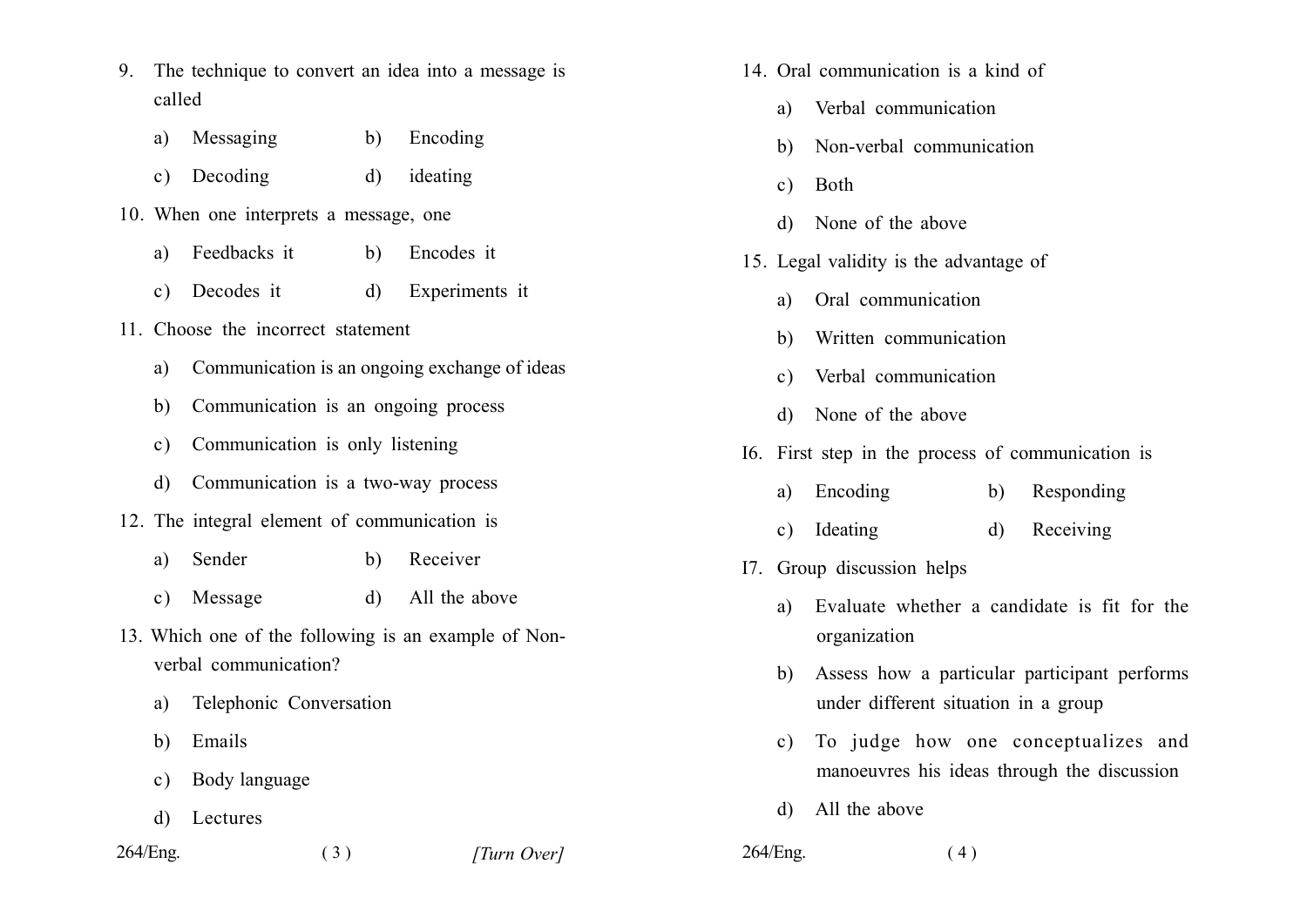- 18. An interview is a form of
	- Inter-personal communication a)
	- Intra-personal communication  $b)$
	- Group communication  $c)$
	- All the above d)
- 19. Counselling interview helps
	- seeking a job/ selecting new employees of the  $a)$ organisation
	- Evaluating the on-job performance of the b) employees
	- c) Guiding the employees in solving their professional or personal problems
	- d) None of the above
- 20. Candidates fail in a job interview because of
	- a) Indifferent attitude b) Lack of preparation
	- c) Lack of skills All the above  $d)$
- 21. How will you prepare yourself for a successful job interview?

 $(5)$ 

- Know your goal a)
- Know your resume b)
- Know your Company  $c)$
- All the above  $\mathcal{L}$

22. Which one is an undesirable behaviour in an interview?

- Avoiding eye contact a)
- Using jargon, slang or pompous language b)
- Giving hurried answers  $c)$
- All the above d)
- 23. Which one is a desirable behaviour in an interview?
	- Show interest and enthusiasm by being alert  $a)$
	- Listening to the questions asked with  $h$ ) concentration
	- Give brief answers and be honest while  $c)$ answering
	- All the above  $d)$
- 24. Which one is not an effective feature of a covering letter?
	- It should be informative and to the point a)
	- The tone of the letter should be friendly but b) formal
	- Make the covering letter two to three pages  $c)$
	- Omit personal information that is not relevant d) to the job

264/Eng.

[Turn Over]

 $264/Eng.$ 

 $(6)$